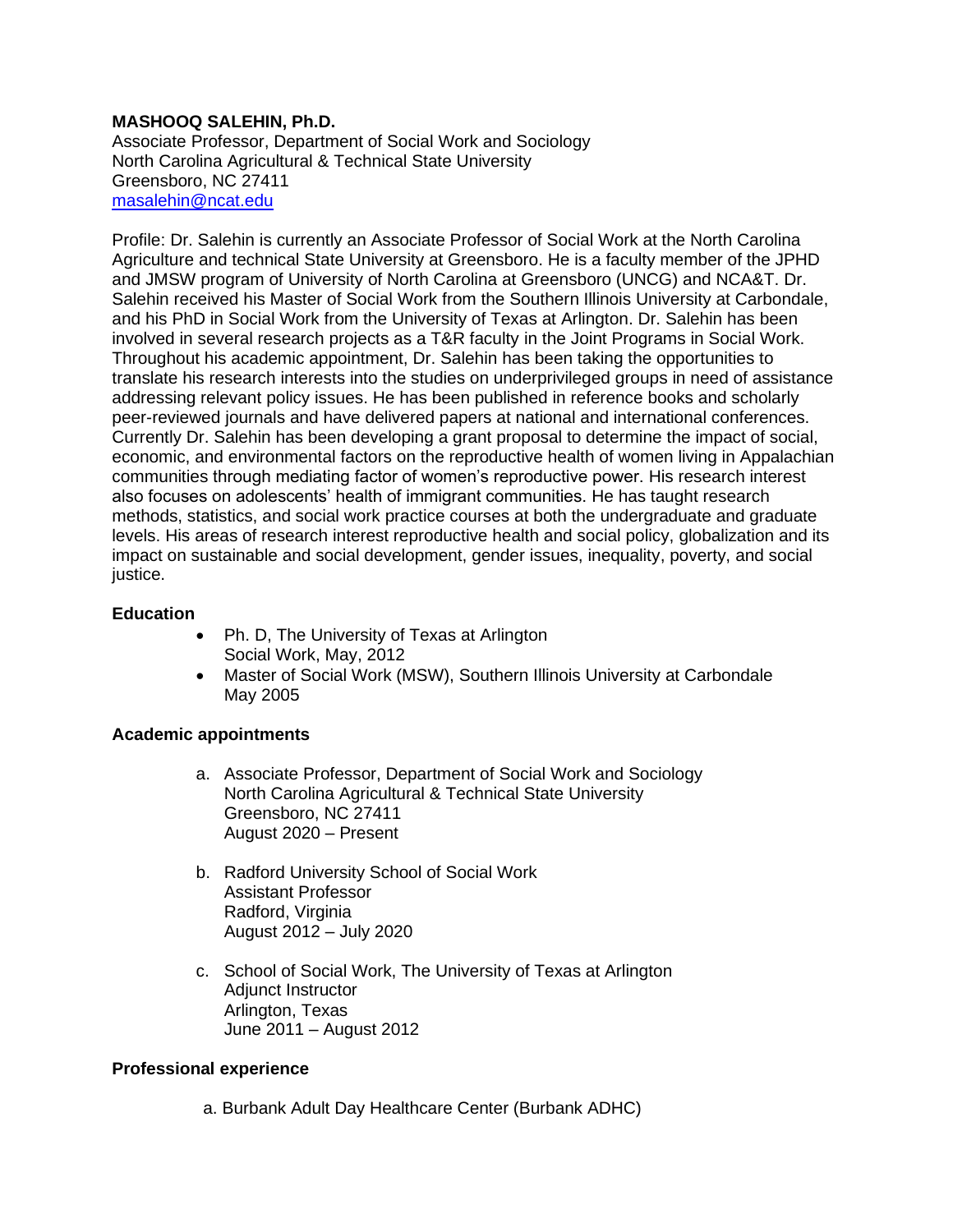MSW-Social Worker Burbank, California October 2006 – July 2009

b. Medical Social Worker – MSW: AC Home Health Los Angeles, California. Dec 2008- June 2009.

### **Professional, academic, community related, and scientific membership**

- a. Member, International Consortium for Social Development, 2013 present
- b. Assistant Editor, *Social Development Issues*. January 2011 April 2016.
- c. Member, Council on Social Work Education, Sept 2014 Sept 2018.

### **Awards and recognition**

- a. Recipient of '*Doctoral Leadership Fellowship*', School of Social Work, University of Texas at Arlington, 2009-2012.
- b. Recipient of '*Outstanding Academic Achievement Award*', School of Social Work, University of Texas at Arlington, 2011-2012.

## **Professional publications**

- a. Salehin, M. A. (2017). Reproductive health of tribal populations in India: A sustainability approach. Social Development Issues, 39(2), 75-99.
- b. Salehin, M. A. (2016). Modeling tribal women's reproductive health in India: A theoretical perspective. Social Development Issues, 38(3), 1-17.
- c. Salehin, M. (2015). Implementation of the Structural Adjustment Program in Bangladesh: Experience of shrimp culture. *Social Development Issues, 37*(2), 37-54.
- d. Salehin, M. A. (2015). Exploring the disparity in reproductive health status between tribal and non-tribal women in India. Social Development Issues, 37(3), 69-91.
- e. Aguiniga, D. M., Madden, E. E., Faulkner, M. M., & Salehin, M. A. (2013). Understanding intention to leave: A comparison of urban, small-town, and rural child welfare workers. *Administration in Social Work, 37*(3), 227-241.
- f. Pillai, V. K., & Salehin, M. (2012). Spatial divisions and fertility decline in India. *International Journal of Population Research*, DOI: 10.1155/2012/235747.
- g. Hoefer, R., Black, B., & Salehin, M. (in press). Dating Violence Policy: Making the Grade. *Journal of Sociology and Social Welfare, 39*(4)*.*
- h. Salehin, M., Carbajal, J., Parson, J., Sharma, B., & Pillai, V. (2011). The effects of participation and resources on democratic attitudes: Role of social capital in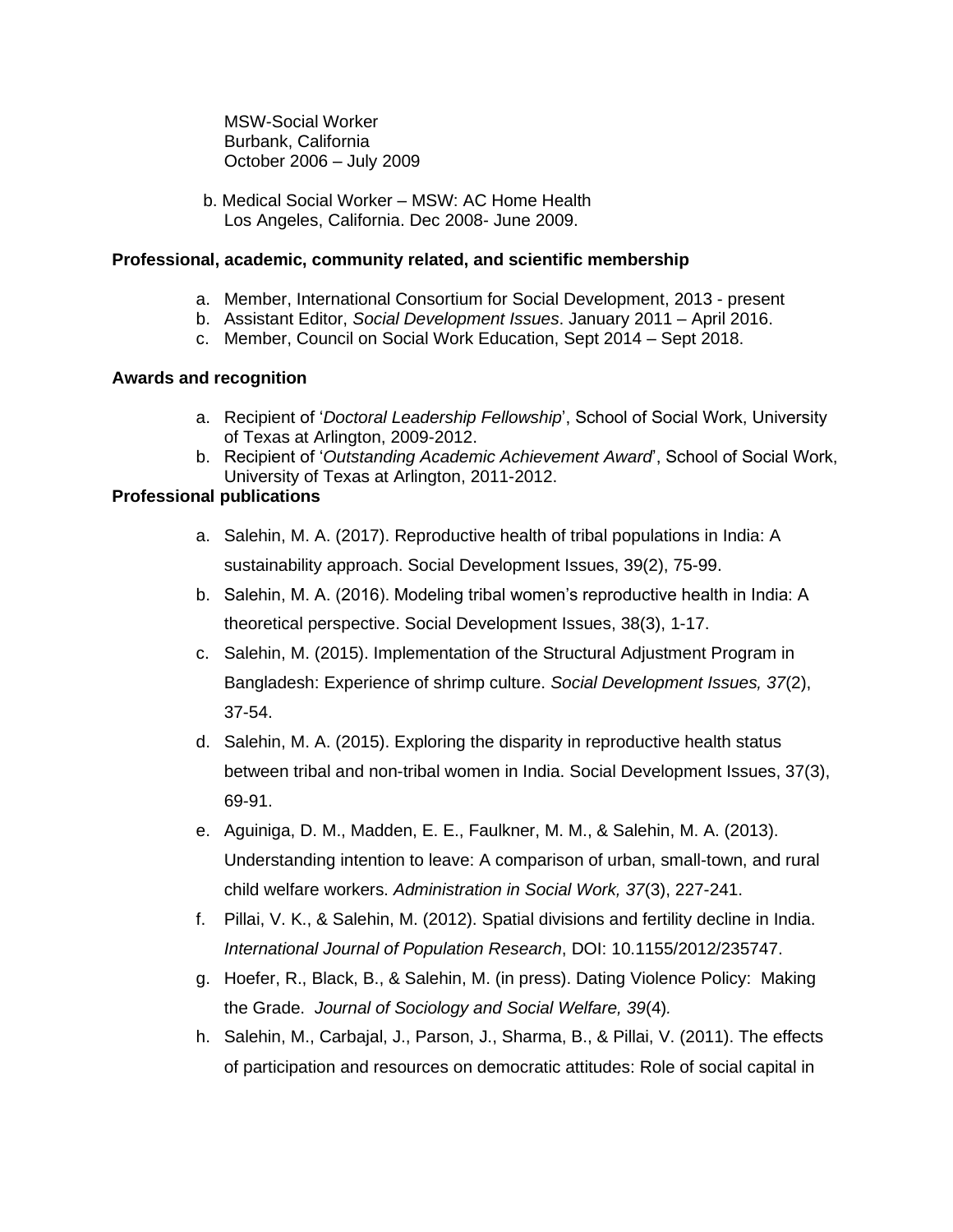four Latin American countries. *Journal of Social Service Research*, DOI: 10.1080/01488376.2011.637850.

- i. Kang, S., Boyas, J., & Salehin, M. (2012). Correlates of depression among Chinese immigrant elders in Arizona: The role of acculturative stress and social support. *Journal of Human Behavior in the Social Environment, 22*(3), 334-350.
- j. Aguiniga, D. M., Madden, E. E., Faulkner, M. M., & Salehin, M. A. (2012). Understanding intention to leave: A comparison of urban, small-town, and rural child welfare workers. *Administration in Social Work*, DOI: 10.1080/03643107.2012.676610.
- k. Salehin, M. (2011). Review of: Drug Use and Social Change: The Distortion of History, by Michael Shiner -- London, England: Palgrave Macmillan, 2009. 256 pp. Hardcover. \$85.00. ISBN: 9780230222724. *Journal of Policy Practice, 10*(1), 88-91.

# **Professional presentations**

- a. Salehin, M., & Pillai, V. (2018, November). Modeling women's reproductive health in Appalachian region: A sustainability perspective. Presented at the 64th Annual Program Meeting of the Council of Social Work Education, Orlando, Florida.
- b. Salehin, M. (2018, January). Modeling women's reproductive health in Appalachian region: A sustainability perspective. Presented at the International Conference on Social Work and Sustainable Social Development, Sylhet, Bangladesh.
- c. Salehin, M., & Gardner, C. (2014, November). Impact of Targeted Regulation of Abortion Providers (TRAP) on Women's reproductive Health. Presented at the 60th Annual Program Meeting of the Council of Social Work Education, Tampa, Florida.
- d. Welch, J., Smith-Osborne, A., & Salehin, M. (2013, November). A place for social work in interdisciplinary global sustainability. Presented at the 59th Annual Program Meeting of the Council of Social Work Education, Dallas, Texas.
- e. Black, B., Hoefer, R., & Salehin, M. (2011, October). *Explaining state dating violence prevalence: Impacts of political culture, policy, partisanship and state*